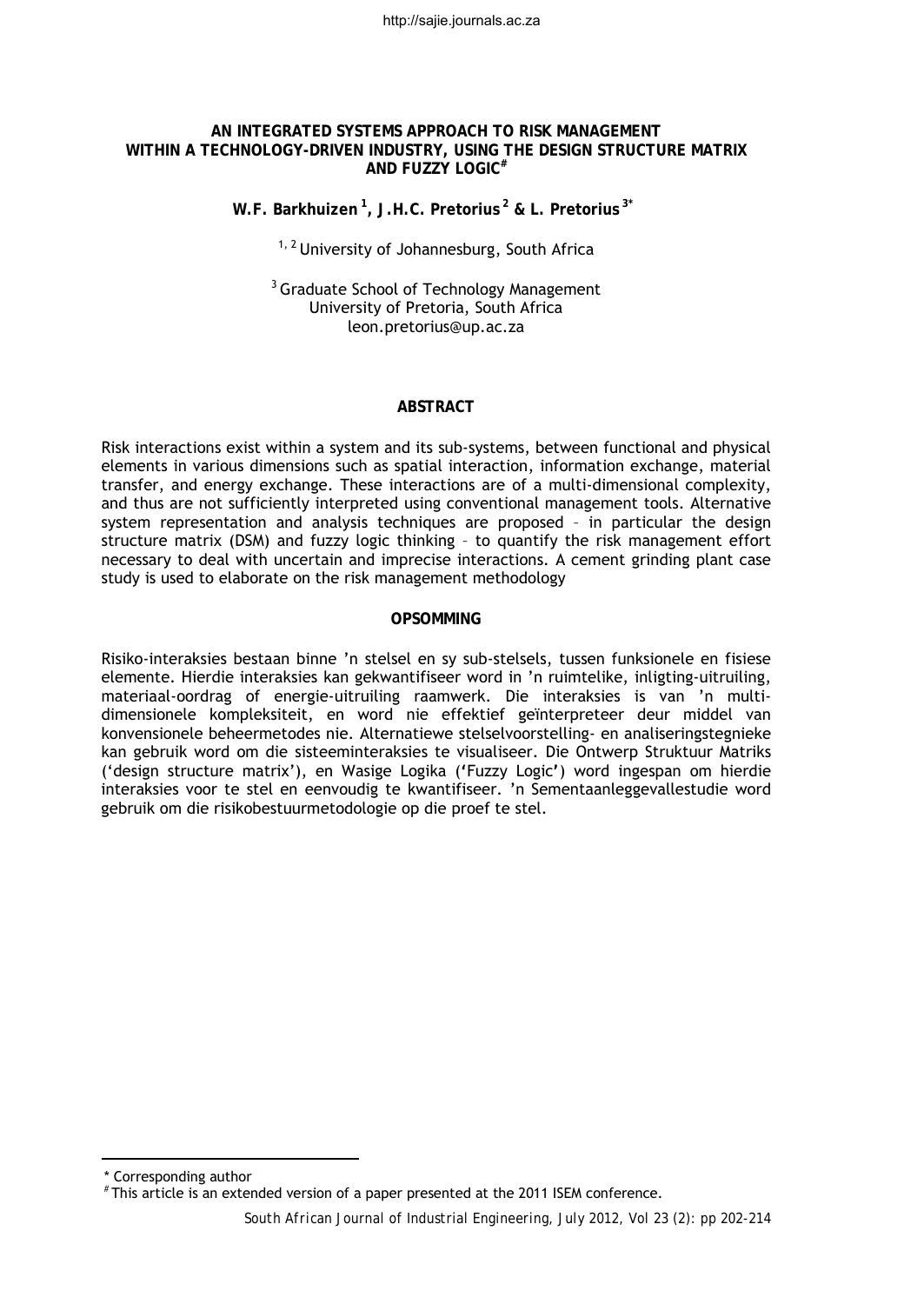## **1. INTRODUCTION AND RESEARCH AIM**

"In the old days, the tools of farming, manufacture, business management, and communication were simple. Breakdowns were frequent, but repairs could be made without calling the plumber, the electrician, the computer scientist – or the accountant and the investment advisors. Today, however, the tools we use are complex, and breakdowns can be catastrophic, with far reaching consequences. We must be constantly aware of the likelihood of malfunctions and errors." [1]

For the technology-driven industry, innovation occurs where market needs and technology knowhow overlap [2]. "Innovation is the act of introducing something new." [3] When companies are competing on the technology playground they need to be innovative. According to Byrd & Brown [3], the **'**act of introducing**'** relates to risk taking, and the **'**new**'** relates to creativity, and therefore these concepts, creativity and risk taking in combination, are what innovation is all about. Risk management has become one of the greatest challenges of the  $21^{st}$  century [1, 4], and one of the main components in innovation and the technology-driven industry, intensifying the need for a systematic approach to managing uncertainties.

# *Innovation ƒ (Creativity x Risk Taking)* [5]

To think creatively we have to realise that "we can't solve problems by using the same kind of thinking we used when we created them" (Einstein [6]). Being creative and taking risks is one of the ways that innovation can be realised [5, 7].

Localised and reactive risk management techniques will not be effective in today's globalised high technology industry [8, 9]. During the development and design of complex engineering products, the input and teamwork of multiple participants from various backgrounds are required, resulting in complex interactions [10]. Risk interactions exist between the functional and physical elements within such a system and its sub-systems in various dimensions such as spatial interaction, information interaction, etc. The relationships are of a multi-dimensional complexity that cannot be simplified using the standard management tools [11, 12]. Illustrating these risk interactions in a complex system embodies the essence of the research aim addressed in this paper. The research method followed is exploratory in nature, and backed up by a case study of a complex system.

To find a meaningful starting point for the seemingly boundless subject of risk management, the logical approach is to take a step back into the basic definition of risk management. Each of the risk management processes (risk assessment, risk identification, risk analysis, risk evaluation, risk treatment, and risk monitoring and review), and how these processes can be enhanced using the design structure matrix (DSM) and fuzzy logic thinking to address the uncertain, imprecise, and multi-dimensional nature of the interactions between system elements, were explored [13].

The approach to enterprise risk management should be seen as holistic, similar to the total quality management process [1, 4, 14, 15, 17, 18], providing the opportunity to incorporate risk management during the design process as a concurrent task [19]. The risk management model is developed concurrently (during the design phase) using product development methodologies such as conceptual modelling and prototyping, where ultimately the prototype is tested by means of a case study of a cement grinding section in a cement production process.

The result of the risk management model – and in essence the research presented in this paper – is a clustered DSM providing a visual representation of the system risk areas similar to the methodology used in Finite Element Analysis (FEA) [20, 12].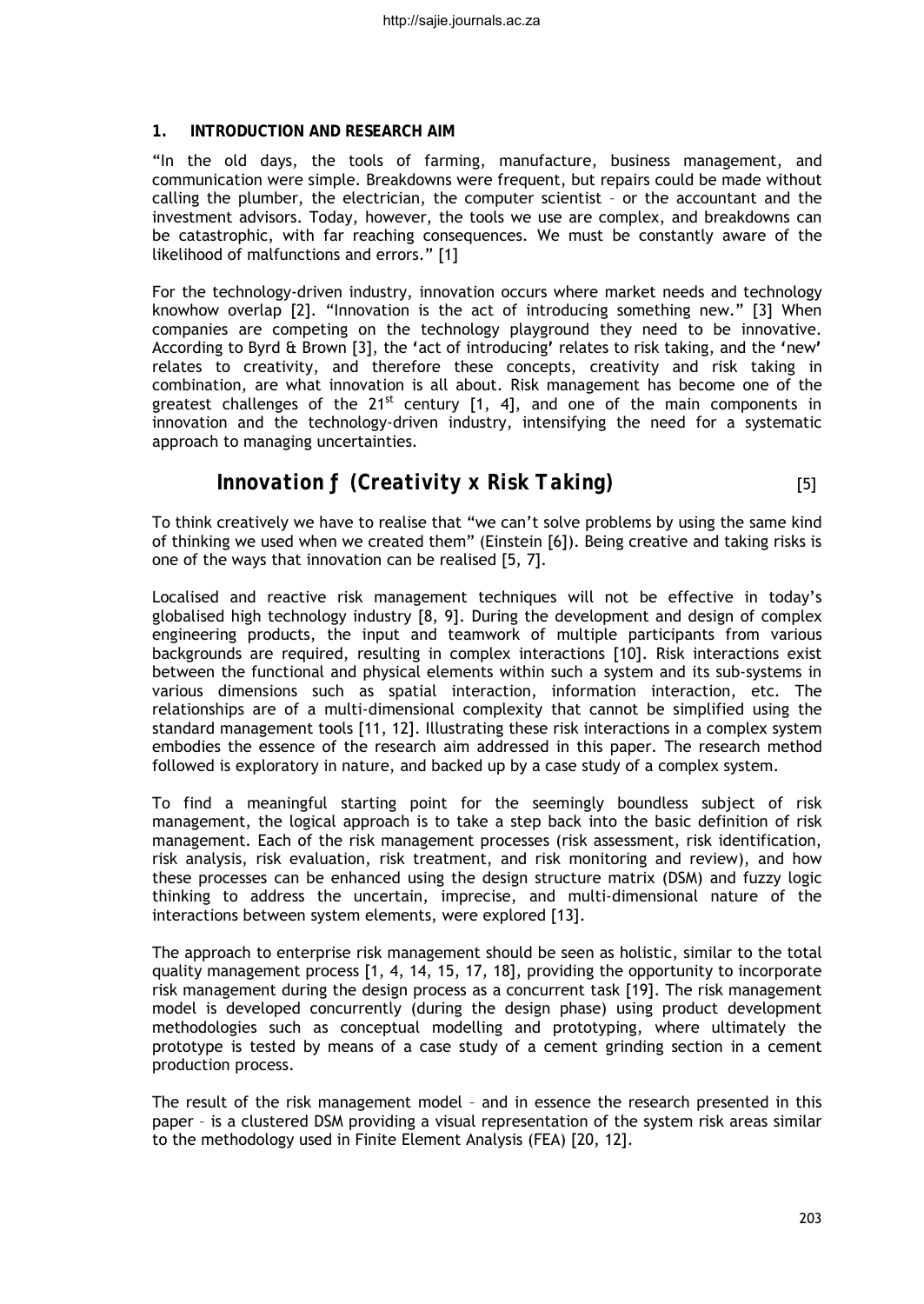#### **2. APPLICATION OF SYSTEMS ENGINEERING IN RISK MANAGEMENT**

Technical components or systems do not operate in isolation: they are, in general, part of a larger system [21]. For the system to function, it often involves human interaction through input effects (operating, controlling, etc.). The system responds to this interference and provides feedback in the form of effects or signals that result in further actions. A system can therefore be influenced from outside by human intervention, or by intervention from the environment in which it exists [17]. The intervention can have a positive or negative influence on the functionality of the system, and it can trigger undesired side effects, from individual components within the sub-system or from the overall system itself [22]. The combined interrelationship of all these effects has to be carefully considered during the development of technical systems.

One of the ways to approach complex problems is to study the underlying structure of the complex system. Systems thinking embraces holism and creativity to handle complexity, change, and diversity [23]. In the technology-driven industry, people are predominantly technically trained and exhibit a logical, realistic, and rational approach. It still seems, however, that people manage risk intuitively, largely based on their past experience [24]; but risk management is becoming too complex due to its multi-dimensional nature.

According to Van Asset [5], decision-making becomes complex when there is not a single problem but an intertwined web of related problems, when the decision or issue lies across or at the intersection of many disciplines (multi-dimensional), or when the underlying process interacts on different scale levels. The fact that consensus must be reached by a group of experts to lower the uncertainty in a risk situation means that uncertainty contributes to making complicated issues more complex as more and more interfaces (e.g. multiple experts) are created [5]. Making a complex decision therefore also involves making an uncertain decision.

The current tools and methods for risk management seem to be inadequate, given the complexity of the technology-driven industry [25]. Furthermore, the perceived need for a systematic approach to risk management is highlighted in these seemingly unstructured existing methods of risk management. The unique approach to risk management in a technology-driven industry is similar to the nature of technology: it should incorporate a structured but innovative approach to obtaining stakeholder acceptance.

A common way to gain understanding of a complex system is to analyse it (to make sense of a system by breaking the system apart into its sub-systems) [26, 27, 23, 28]. Analyses, however, focus on the elements of a system in isolation, and therefore lose the relations between parts. Systemic thinking combines analysis (simplifying systems by taking them apart into less complicated sub-systems) and synthesis (making sense of system components by seeing how they fit together and what their relations and interactions are with other system components) [27]. Analytical thinking is used to identify the elements; synthetical thinking is used to find the repeating pattern [27].

Figure 1 is a visualisation of systemic thinking in the process plant environment – such as that found in the cement production process case study considered in the next section – by breaking a plant into its various sub-systems up to the component level. It also indicates how components, areas or units, and equipment fit together in the plant from a system point of view.

Adjustments to a component or the functionality of a sub-system cannot be restricted to the sub-system or component. An example provided by Pahl & Beitz [22] is combined coupling (comprising a flexible coupling and a clutch). As 'combined coupling' it can be regarded as a system that within a machine, or by joining two machines, can be regarded as an assembly. This assembly can be considered as two sub-systems: a 'flexible coupling' and a 'clutch', which in turn can be divided into system elements, in this case components. It is also possible to consider the functional relationship where the system 'coupling' can be divided into the sub-systems 'damping' and 'clutching'.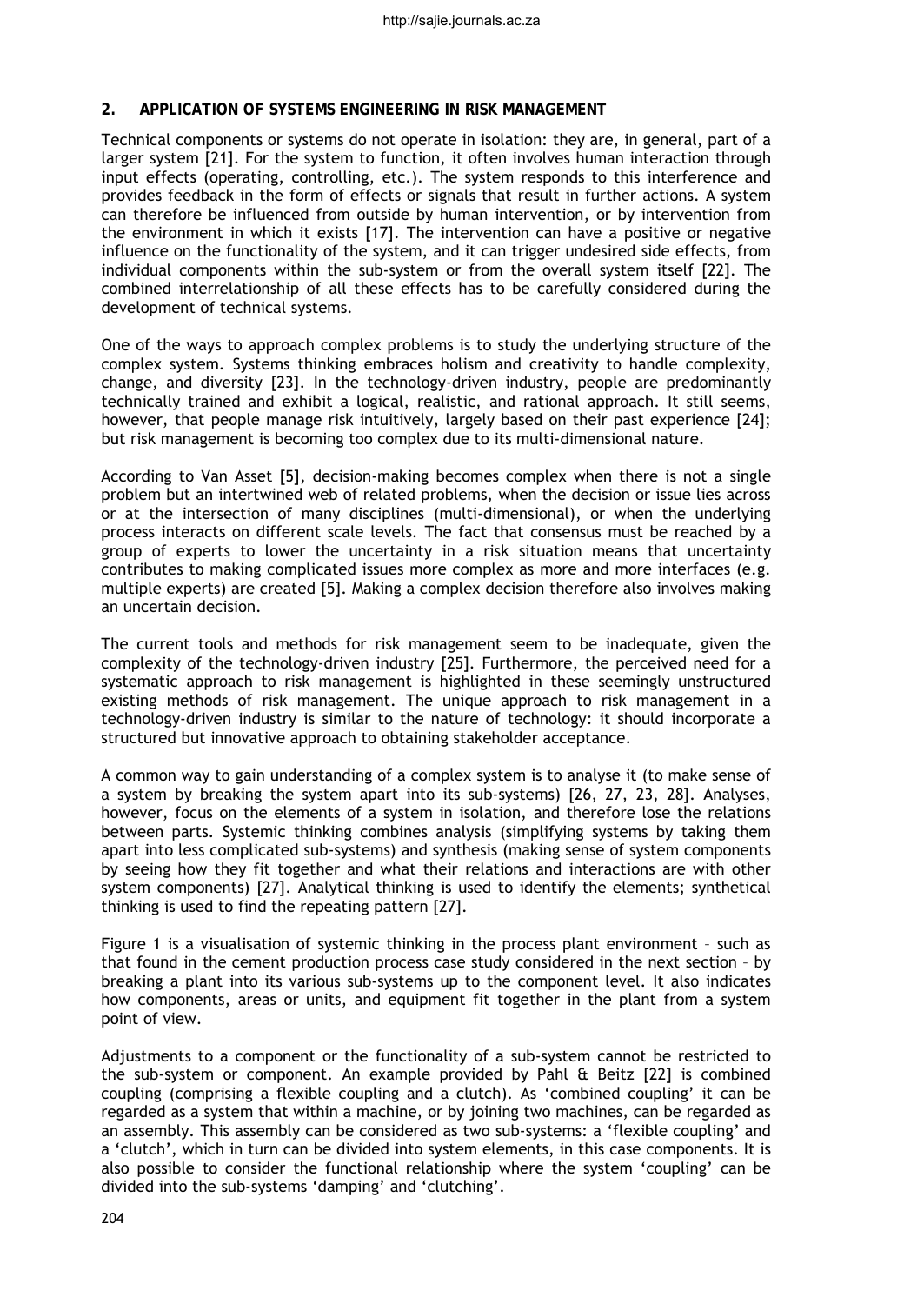

**Figure 1: System visualisation (partially adopted from Takashi et al. [30])** 

To analyse the risk within such a system, one would have to analyse the interactions and relationships between components, machines, and plants within a system, for both the subsystem functionality and the sub-system requirements.

Eppinger & Pimmler [30] consider system relationships along four dimensions, and evaluate the interaction between two system elements based on the conversion of energy, material, and information, and also their spatial orientation. Starting with the fundamental concepts of matter and force, one comes across matter in many shapes and forms; while a force applied to matter ultimately results in energy being transferred in different forms [22]. For the research presented in this paper, the interactions between components are considered along the following dimensions:

- Energy mechanical, electrical, etc.
- Material with characteristics such as mass, structure, composition, etc.
- Information or signal exchange.

## **3. DESIGN STRUCTURE MATRIX FOR RISK MANAGEMENT**

Throughout the engineering disciplines it is common practice for engineers to solve a complex problem by first breaking it into a set of smaller problems that are more easily handled. However, the decomposition of complicated systems can create challenges [30]:

- It might be difficult to break up the system into a suitable set of sub-systems.
- After decomposition it might be difficult to unite the various sub-systems into an overall system.

To overcome these challenges, an overall system functionality or system requirement can be decomposed into sub-system functionalities and sub-system requirements. Similar to the way in which designers establish particular systems and particular purposes by decomposing the system, the risks in a system can be decomposed into sub-risks of the sub-systems. This interaction suggests that a risk in a sub-system will interact with other sub-systems and also contribute to the risk in the total system. With reference to Figure 1, this risk-relationship can be visualised by realising that a failure of one of the two sub-systems in either mechanical construction (**'**flexible coupling**'** or **'**clutch**'**) or functionality (**'**damping**'** or **'**clutching**'**) will have an impact on the mechanical construction or functionality of the system (**'**combined coupling**'**), and in this case the assembly. By quantification of the relationship the impact can be established.

A system can, therefore, be decomposed into its various sub-systems, and by identification and quantification of risks within sub-systems (sub-risk), the system risk can be quantified.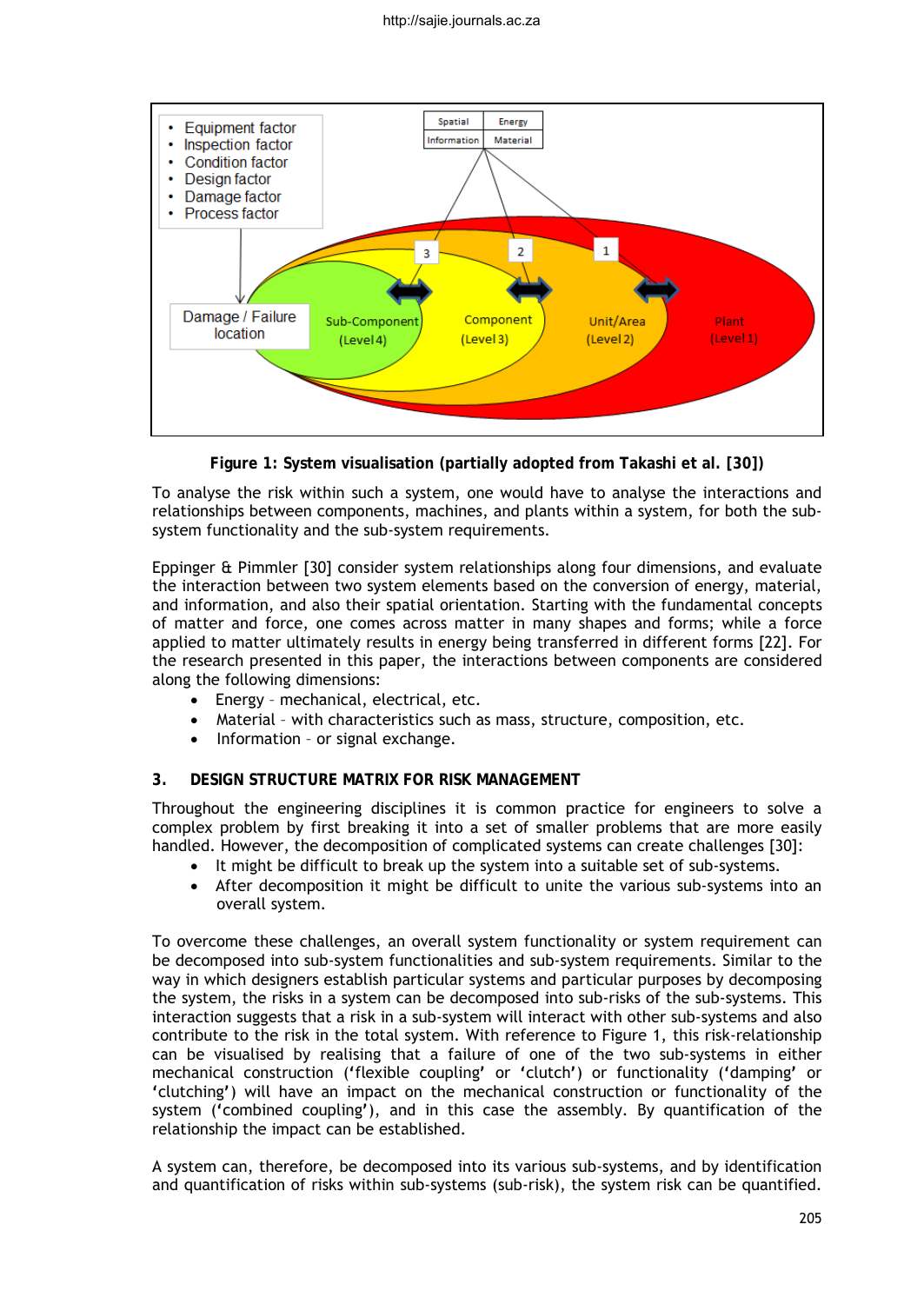The methodology that is used in this research to represent and analyse dependencies and relations between items is known as the design structure matrix (DSM), and was introduced by Steward in 1967 [31] and in 1981 [32]. These papers are considered the origins of the DSM field. The major idea of Steward's approach was to handle uncertainty in complex systems by exploring the structure of a problem [25, 12]. Figure 2 illustrates, from the current research, where the DSM field can be used within the risk management process for risk identification, by identifying the relationship between system elements.



**Figure 2: Design structure matrix within the risk management process** (partially adopted from Longfellows [33])

The introduction of the design structure matrix into the risk identification process (as illustrated in Figure 2), and making use of the quantification suggested by Eppinger  $\hat{a}$ Pimmler [30] to identify the interactions that may occur between the functional and physical elements, considers 1) associations of physical space and alignment, 2) associations of energy exchange, 3) associations of information (signal & measurement) exchange, and 4) associations of materials (process) exchange.



**Figure 3: Interaction between elements, represented as a vector with four scores**

For the purposes of this research, the interaction must be systematically identified to quantify and manage the risk of the complete system. Therefore, to identify, quantify, and manage the risks areas of a complete system, the risk areas of the various components and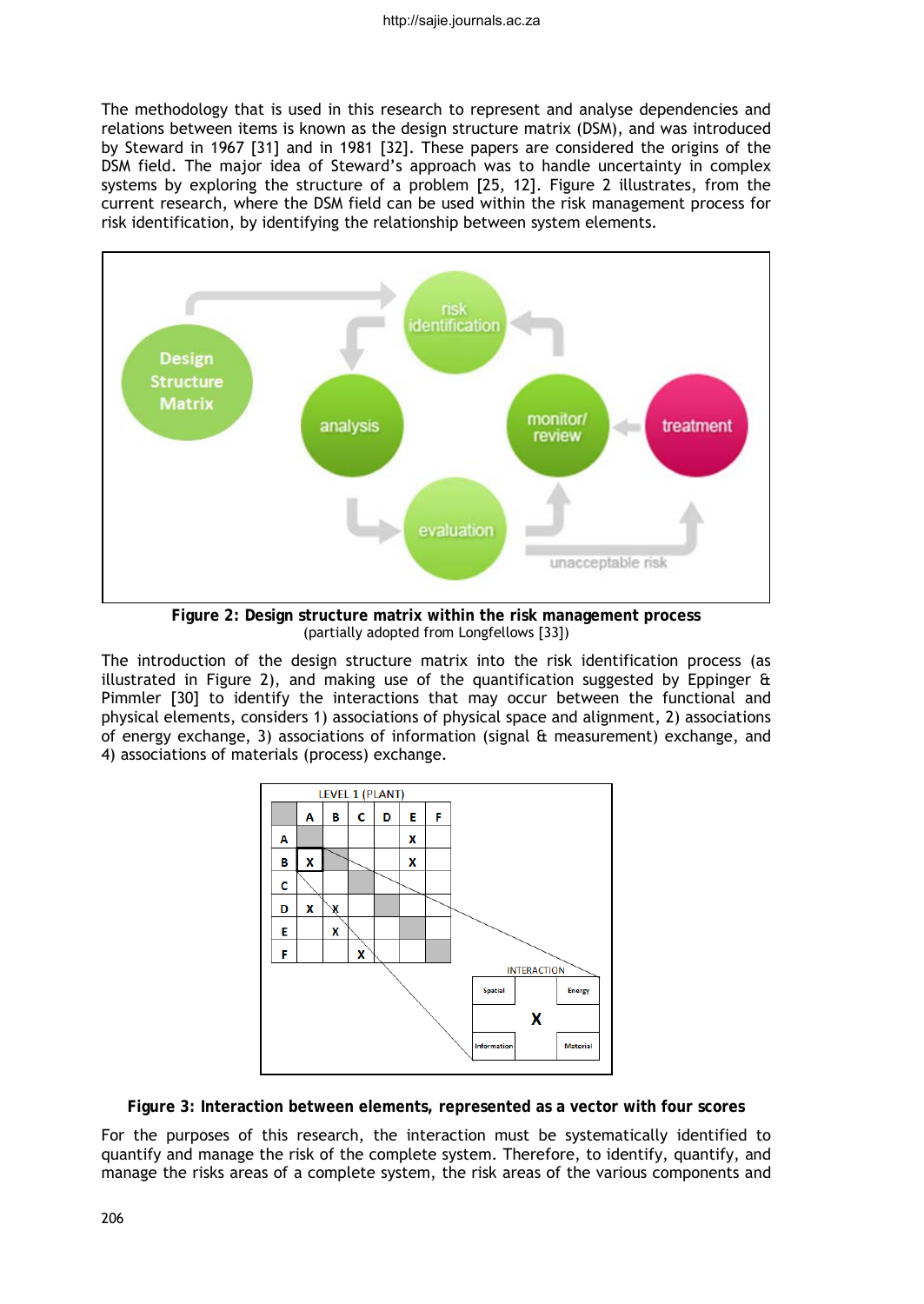elements within the system must be systematically identified and quantified. Referring to Figure 3, the four generic interactions are defined as follows:

- "Spatial: A spatial-type interaction identifies the needs for adjacency or orientation between elements.
- Energy: An energy-type interaction identifies the needs for energy transfer between two elements.
- Information: An information-type interaction defines the needs for information, signal, or measurement exchange between two elements.
- Material: A material-type interaction identifies needs for materials exchange between two elements." [30]

The ranges of interactions used in this research are defined in Table 1.

| <b>Energy</b><br>Physical adjacency is necessary for<br>Required<br>functionality                   | 10    | Energy transfer is necessary for                                                   |
|-----------------------------------------------------------------------------------------------------|-------|------------------------------------------------------------------------------------|
|                                                                                                     |       |                                                                                    |
|                                                                                                     |       | functionality                                                                      |
| Physical adjacency is beneficial, but not<br>Desired<br>absolutely necessary for functionality      | 5.    | Energy transfer is beneficial, but not<br>absolutely necessary for functionality   |
| Physical adjacency does not affect<br>Indifferent<br>functionality                                  | 0     | Energy transfer does not affect<br>functionality                                   |
| Physical Adjacency causes negative<br>Undesired<br>effects but does not prevent<br>functionality    | -5    | Energy transfer causes negative effects<br>but does not prevent functionality      |
| Physical adjacency must be prevented<br>Detrimental<br>to achieve functionality                     | $-10$ | Energy transfer must be prevented to<br>achieve functionality                      |
| <b>Material/Process</b>                                                                             |       |                                                                                    |
| Information exchange is necessary for<br>Required<br>functionality                                  | 10    | Material exchange is necessary for<br>functionality                                |
| Information exchange is beneficial, but<br>Desired<br>not absolutely necessary for<br>functionality | 5     | Material exchange is beneficial, but not<br>absolutely necessary for functionality |
| Indifferent<br>Information exchange does not affect<br>functionality                                | 0     | Material exchange does not affect<br>functionality                                 |
| <b>Undesired</b><br>Information exchange causes negative<br>effects but does not prevent            | -5    | Material exchange causes negative<br>effects but does not prevent                  |
| functionality                                                                                       |       | functionality                                                                      |
|                                                                                                     |       |                                                                                    |

### **Table 1: General interaction quantification scheme** (partially adopted from Eppinger & Pimmler [30])

## **4. FUZZY LOGIC FOR RISK MANAGEMENT**



**Figure 4: Fuzzy logic for risk management**  (partially adopted from Longfellows [33])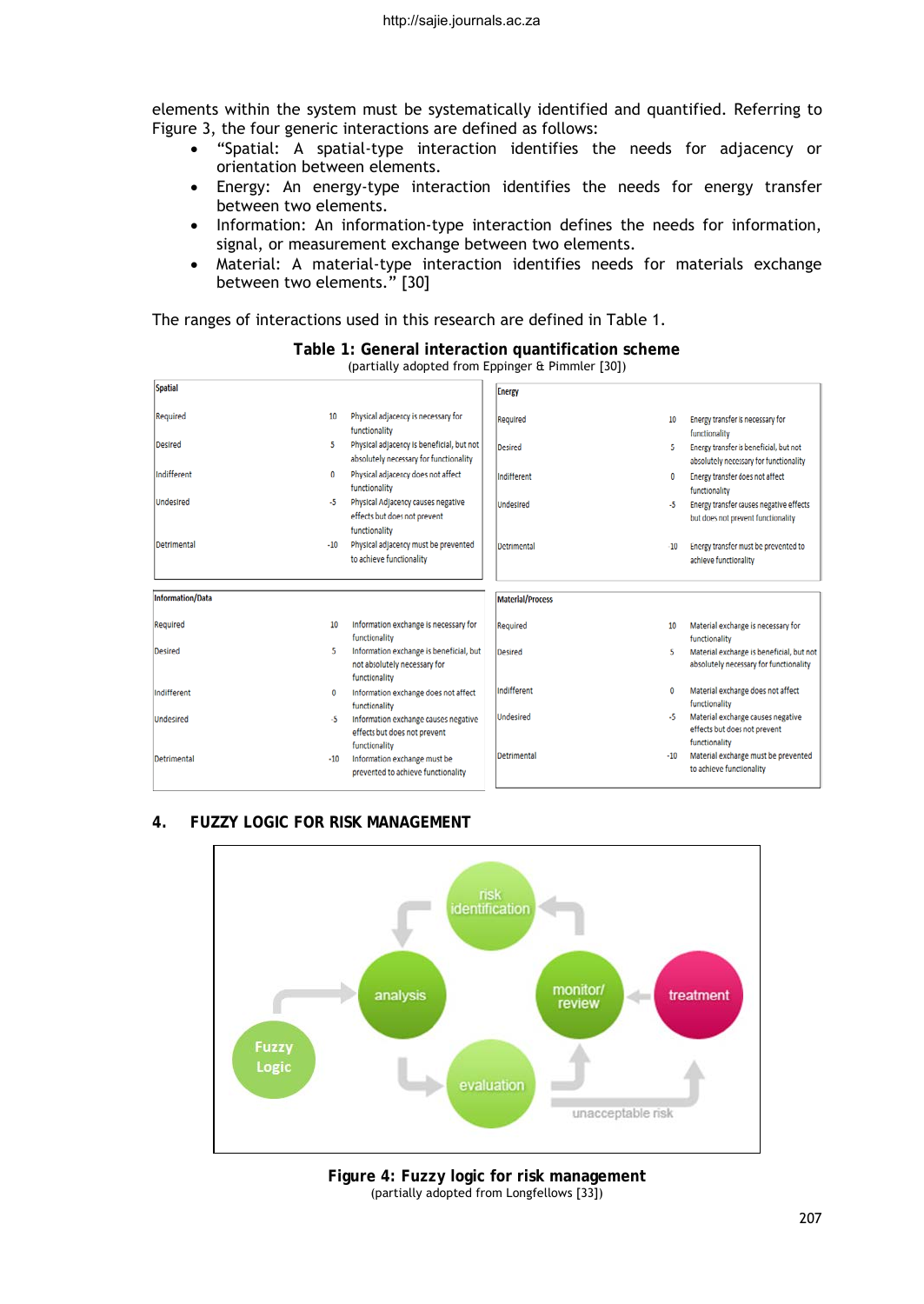The interactions of risk between elements are obtained by interviewing various system experts. In the case study introduced in the next section, the system experts were plant and process specialists. However, in evaluating this interaction it is difficult to provide a clear-cut definition of what interactions are **'**HIGH**'**, **'**MEDIUM**',** or **'**LOW**';** such vagueness can be addressed in the fuzzy set theory [34, 35, 36]. All fuzzy rules apply at all times, and they apply in parallel. The fuzzy sets are converted to crisp output values by means of a process called defuzzification [37] – a process to get a non-fuzzy value that best represents the possibility distribution of an inferred fuzzy control action [38]. The selection of a defuzzification procedure depends on the properties of the application [39, 40, 41]. The weighted average defuzzification provides an acceptable accuracy with relatively simple mathematics [42].



**Figure 5: Weighted average defuzzification [43]**

# **5. CASE STUDY**

The lifeblood of a technology-driven industry consists of an organisation's ability to develop new products and to integrate risk management holistically, thus requiring risk management to be one of the concurrent tasks in the design process. By including risk management as a concurrent task in the design process, it creates the opportunity to develop the risk management model, following the same approach and principles used for product development. By adopting this developmental approach, a conceptual model and prototype was constructed as briefly described in the previous sections and evaluated using a case study.

With a focus on the cement grinding section of the cement process, and for the purpose of the case study, the following sub-systems of the cement grinding process were defined:

- Clinker transport
- Additives transport
- Finished product transport
- Recirculation transport
- Grits transport
- Mill drive
- Mill feeding
- Separator (and cyclones)
- System filter
- Hot fuel oil supply
- Hot gas generator
- Mill hydraulic
- Compressed air / cooling water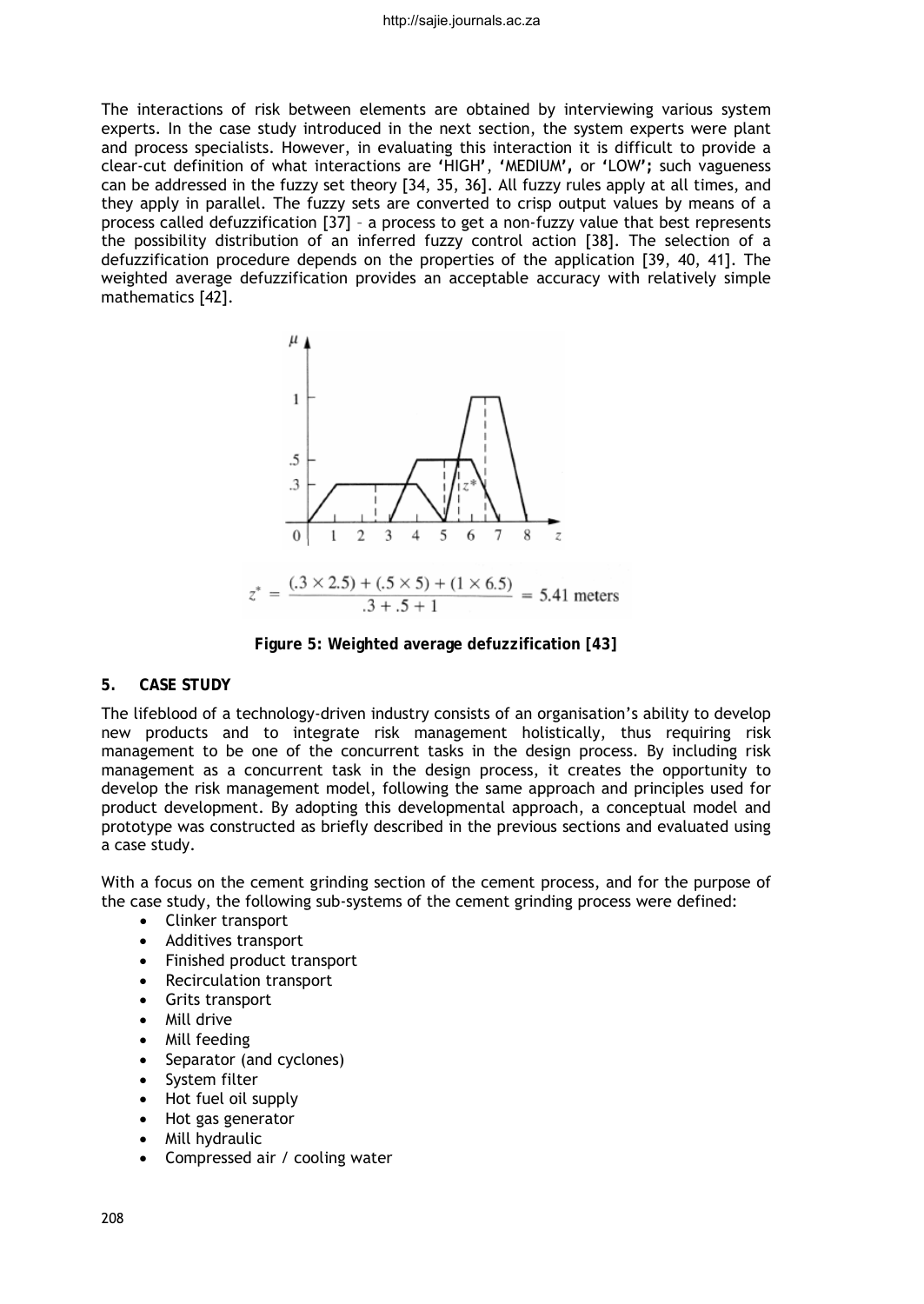The relationship and interactions between elements of the model referred to in the previous sections are obtained by interviewing the various system experts. In the case study, a small group of five plant experts were asked to complete a survey and provide a quantification of the interaction between plant components, based on their experience and the plant process. The survey used for the case study, and the results obtained from the survey, form part of a doctoral study presented at the ISEM conference in 2011 [44, 45]. After data collection and mapping of the interdependencies into the design structure matrix on the spatial, energy, material, and information levels, fuzzy logic is used to determine the overall interdependence between elements by applying the fuzzy rules chosen. A simplified version of the fuzzy controller is presented below for discussion purposes.

Chosen fuzzy rules:

- Rule 1: IF (Spatial is required) OR (Information is required) OR (Energy is required) OR (Material is required) THEN Risk Management Effort = HIGH
- Rule 2: IF (Spatial is desired) OR (Energy is desired) OR (Information is desired) OR (Material is desired) THEN Risk Management Effort = MEDIUM
- Rule 3: IF (Spatial is indifferent) OR (Energy is indifferent) OR (Information is indifferent) OR (Material is indifferent) THEN Risk Management Effort = LOW

The following example values are chosen to illustrate the application of the fuzzy rules and the fuzzy controller output:

 $1.2$ h o s  $0.6$ Rule<sub>3</sub> Undesired  $0.6$ Indifferent  $0.5$ **Desired** Rule<sub>2</sub> Required le  $0.4$  $0.3$ Rule 3  $0.2$ Rule 2 Rule 1  $0.2$  $\ddot{\mathbf{o}}$  $-5$   $-4$   $-3$   $-2$   $-1$  0 1 2  $-15 - 10$ -9  $-8$  $-7$  $-6$  $\overline{\mathbf{3}}$  $4<sub>5</sub>$  $\epsilon$  $\overline{7}$  $\mathbf{s}$ 9 10 15

(Spatial, Information, Material, Energy) = (5,7,2,1)

**Figure 6: Application of rules in the fuzzy controller**

For simplicity, the output set of the fuzzy controller is defined as a risk management effort that can be **'**LOW**'**, **'**MEDIUM**',** or **'**HIGH**'**. In Figure 6 the evaluation of Rule 1, Rule 2, and Rule 3 provides the following:

- Rule 1 Input is  $MAX(0, 0.25, 0.0, 0) = 0.25$  and Output is 6 (High)
- Rule 2 Input is  $MAX(0, 0.25, 0, 0, 0, 0, 0.5, 0, 0) = 0.5$  and Output is 4 (Medium)
- Rule 3 Input is  $MAX(0,0,0,0,0.667,0.333,0) = 0.667$  and Output is 2 (Low)

The output can be defuzzified using the weighted average formula illustrated in Figure 7:

Risk Management Effort =  $((0.25x6)+(0.5x4)+(0.667 \times 2))$  /  $(0.25+0.5+0.667) = 3.41$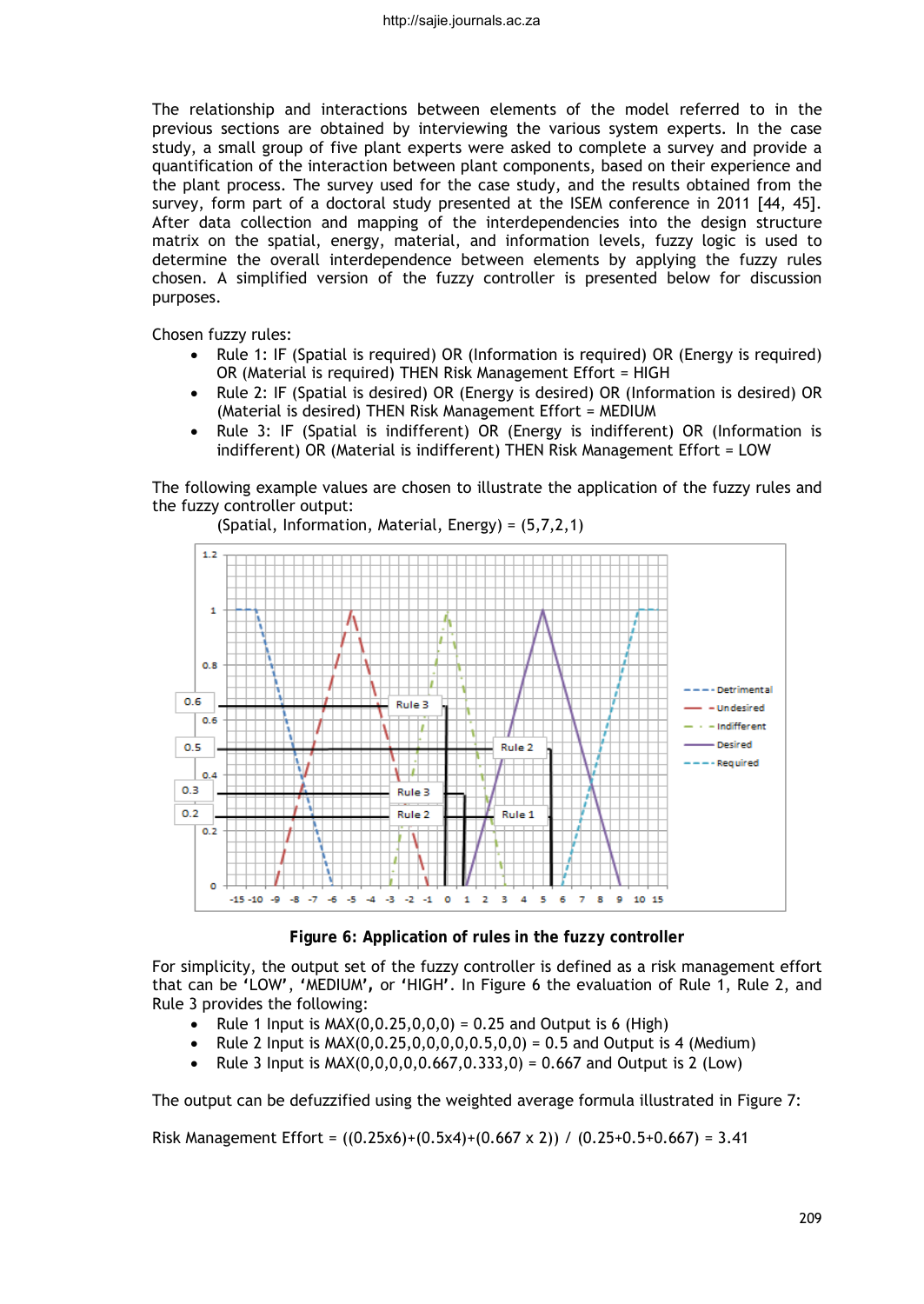

**Figure 7: Fuzzy controller output (risk effort)** 

| Numeric scale | Meaning                                   |  |  |  |  |  |
|---------------|-------------------------------------------|--|--|--|--|--|
|               | Zero risk management effort required      |  |  |  |  |  |
|               | Low risk management effort required       |  |  |  |  |  |
|               | Medium risk management effort required    |  |  |  |  |  |
|               | High risk management effort required      |  |  |  |  |  |
|               | Very high risk management effort required |  |  |  |  |  |

The relationship rating for 3.41 classifies the risk management effort requirement as lying between Low and Medium (as defined in Table 2).

|                                | Clinker Transport | Additives Transport | Finished Product Transport | Recirculation Transport | Grits Transport | Mill Drive | Mill Feeding | Separator | System Filter  | Oil Supply<br>Hot Fuel | Generator<br>ة<br>ڤ<br>훈 | Mill Hydraulic | Compressed Air / Cooling water |
|--------------------------------|-------------------|---------------------|----------------------------|-------------------------|-----------------|------------|--------------|-----------|----------------|------------------------|--------------------------|----------------|--------------------------------|
| Clinker Transport              | $\overline{0}$    | Ō                   | ō                          | 0                       | ō               | ō          | 0            | 0         | 0              | 0                      | 0                        | ō              | ō                              |
| Additives Transport            | 0                 | 0                   | 0                          | $\Omega$                | 0               | 0          | 0            | 0         | 0              | 0                      | 0                        | 0              | $\overline{0}$                 |
| Finished Product Transport     | 0                 | 0                   | 0                          | 6                       | 0               | 0          | 0            | 6         | 0              | 0                      | 0                        | 0              | $\overline{0}$                 |
| Recioulation Transport         | 0                 | ō                   | $\overline{6}$             | 0                       | $\overline{6}$  | 8          | 0            | 8         | $\overline{6}$ | 0                      | 0                        | 0              | ō                              |
| Grits Transport                | 0                 | 0                   | 0                          | 5                       | 0               | 0          | 0            | 5         | 0              | 0                      | 0                        | 0              | 0                              |
| Mill Drive                     | 0                 | ō                   | ō                          | 4                       | 0               | 0          | 6            | 5         | 5              | 0                      | 0                        | 4              | Ō                              |
| Mill Feeding                   | 0                 | 0                   | 0                          | 0                       | 0               | 7          | 0            | 0         | 0              | 0                      | 0                        | 0              | $\overline{0}$                 |
| Separator                      | 0                 | 0                   | 5                          | 5                       | 5               | 5          | 0            | 0         | 0              | 0                      | 0                        | 0              | $\overline{0}$                 |
| System Filter                  | 0                 | 0                   | 0                          | 4                       | 0               | 5          | 0            | Ω         | Ō              | 0                      | 3                        | 0              | ō                              |
| Hot Fuel Oil Supply            | 0                 | 0                   | 0                          | 0                       | 0               | 0          | 0            | 0         | 0              | 0                      | 0                        | 0              | ō                              |
| Hot Gas Generator              | 0                 | 0                   | 0                          | 0                       | 0               | 0          | 0            | 0         | 3              | 0                      | 0                        | 0              | ō                              |
| Mill Hydraulic                 | 0                 | 0                   | 0                          | 0                       | 0               | 5          | Ω            | 0         | 0              | 0                      | 0                        | 0              | 4                              |
| Compressed Air / Cooling water | 0                 | 0                   | 0                          | 0                       | 0               | 0          | 0            | 0         | 0              | 0                      | 0                        | 0              | ō                              |

**Figure 8: Fuzzy controller output values represented in DSM**

The resulting DSM from the defuzzification process (represented in Figure 8) will be a single matrix containing the combined weighted contributions (resulting from the fuzzy rules) from the four input DSMs (containing the components for spatial, information, material, and energy). The DSM can be manipulated using DSM tools such as clustering [11] to rearrange the DSM elements to obtain clusters of highly interacting components while minimising the inter-cluster interactions. During the clustering process, the data is not modified: matrix rows and columns are only swapped pair-wise (therefore also keeping the interrelationship between DSM elements) to obtain a different matrix layout. The new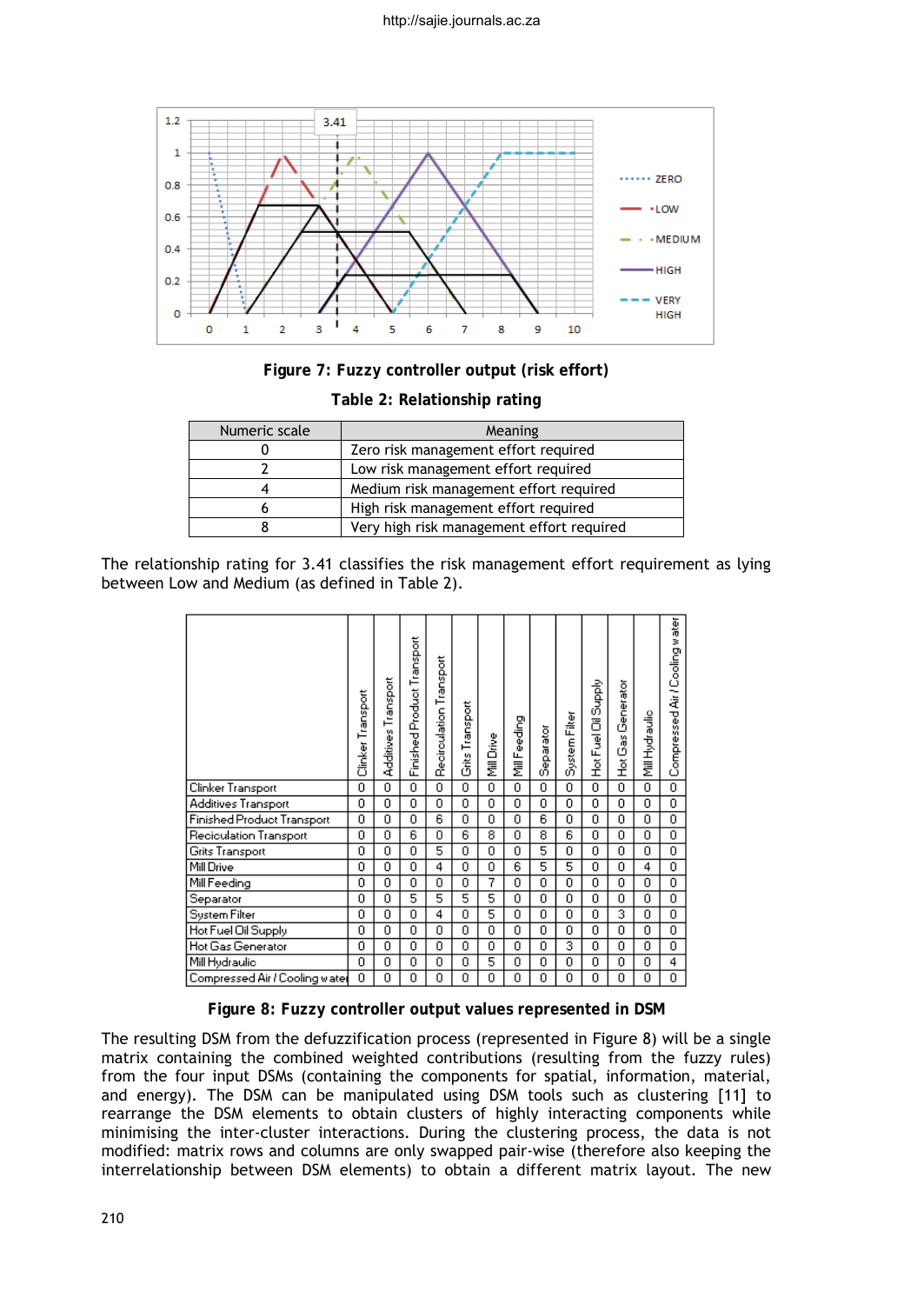groupings or clusters represent a reorganised framework of the product architecture, visually showing the system elements that have the highest interaction.

The Cambridge Advanced Modeller by the Engineering Design Centre of the University of Cambridge is used in the research for DSM analysis and clustering (Refer to Figure 9 and 10) [49, 50].



**Figure 9: Output Matrix (CAM Representation).**



**Figure 10: Clustered Output Matrix**

When the DSM elements represent design components (i.e. component-based DSM) the purpose of the matrix manipulation becomes the finding of compartments of DSM elements (i.e. clusters or modules) that are mutually exclusive or marginally interacting subsets – that is, clusters as groups of elements that are interconnected among themselves to an important extent while being little connected to the rest of the system [46, 47]. In the risk management domain, clustering of the system highlights risk areas in the system. Clustering of the matrix is similar to the application of Finite Element Method (FEM) or Finite Element Analysis (FEA) where a detailed visualisation of bending or twisting in structures is provided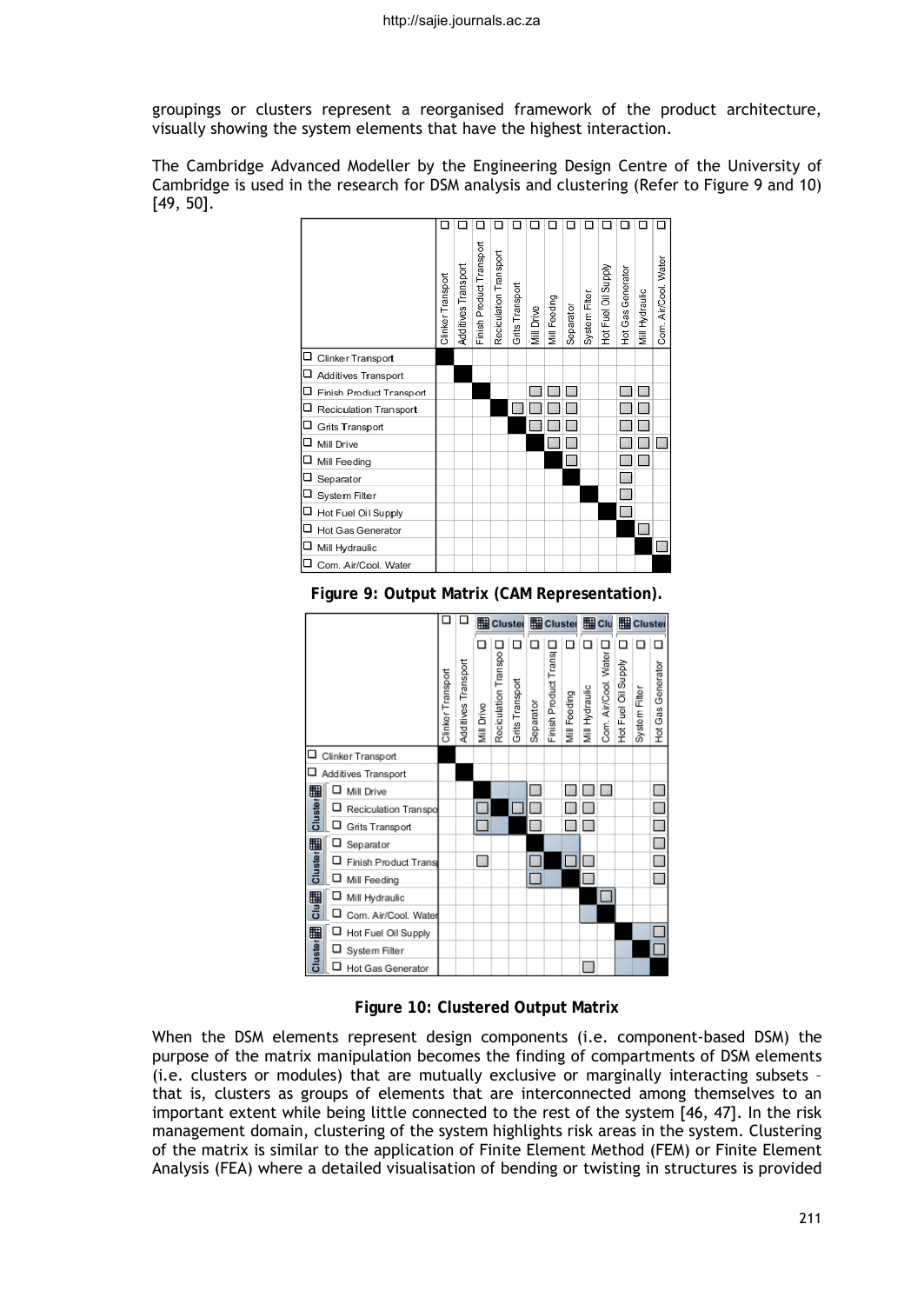[48]. The clustering provides a visualisation of the high interaction areas within a system, and thereby **'**risk stresses**' (**Refer to Figure 11).



**Figure 11: Risk management effort**

# **6. CONCLUSION**

Technology-driven industry can be very complex, due to its multi-dimensional characteristics and concurrently running tasks. One of the most efficient ways to approach complex problems is to follow a systematic approach and study the underlying structure of the complex system. In most instances, however, the analysis of a system (breaking the system apart) focuses on the elements of the system in isolation, and the relations between sub-systems are lost. This separation between sub-systems during analysis requires a systemic approach that will combine the analysis of the system with synthesis of the system. This therefore suggests a methodology where the complex system is broken into meaningful sub-systems without losing relations between the sub-systems.

An evaluation of the various risk identification and analysis techniques highlighted a lack in their ability to account for dependencies and relationships between system components. The methods that consider the relationships between system components (e.g. FMEA) are cumbersome. Tools and techniques are required for system decomposition and integration.

The DSM instrument was used to model the system and visualise the risk relationship between system components in various dimensions (spatial, material, information, energy). The DSM representation of the system allowed for systemic interpretation of the system by breaking the system into its sub-systems, while still keeping the relationship between the sub-systems, thereby establishing one of the key contributions of the research.

Risk management involves factors that defy classification into crisp sets, and the quantification of risk varies among different individuals and groups, based on their perception and experience. In the case study it was shown successfully that fuzzy logic can define values between the conventional digital logic (**'**ON**'** and **'**OFF**'** or **'**1**'** and **'**0**'**) providing a more human way of thinking. The input to the decision-making logic (the fuzzy logic rules) is based on a human expert knowledge base, and mimics how experts solve problems. It also makes a fuzzy logic controller fit comfortably into the risk analysis process.

The research presented here successfully integrates alternative system representation and analysis techniques [51]. In particular, the design structure matrix and fuzzy logic quantify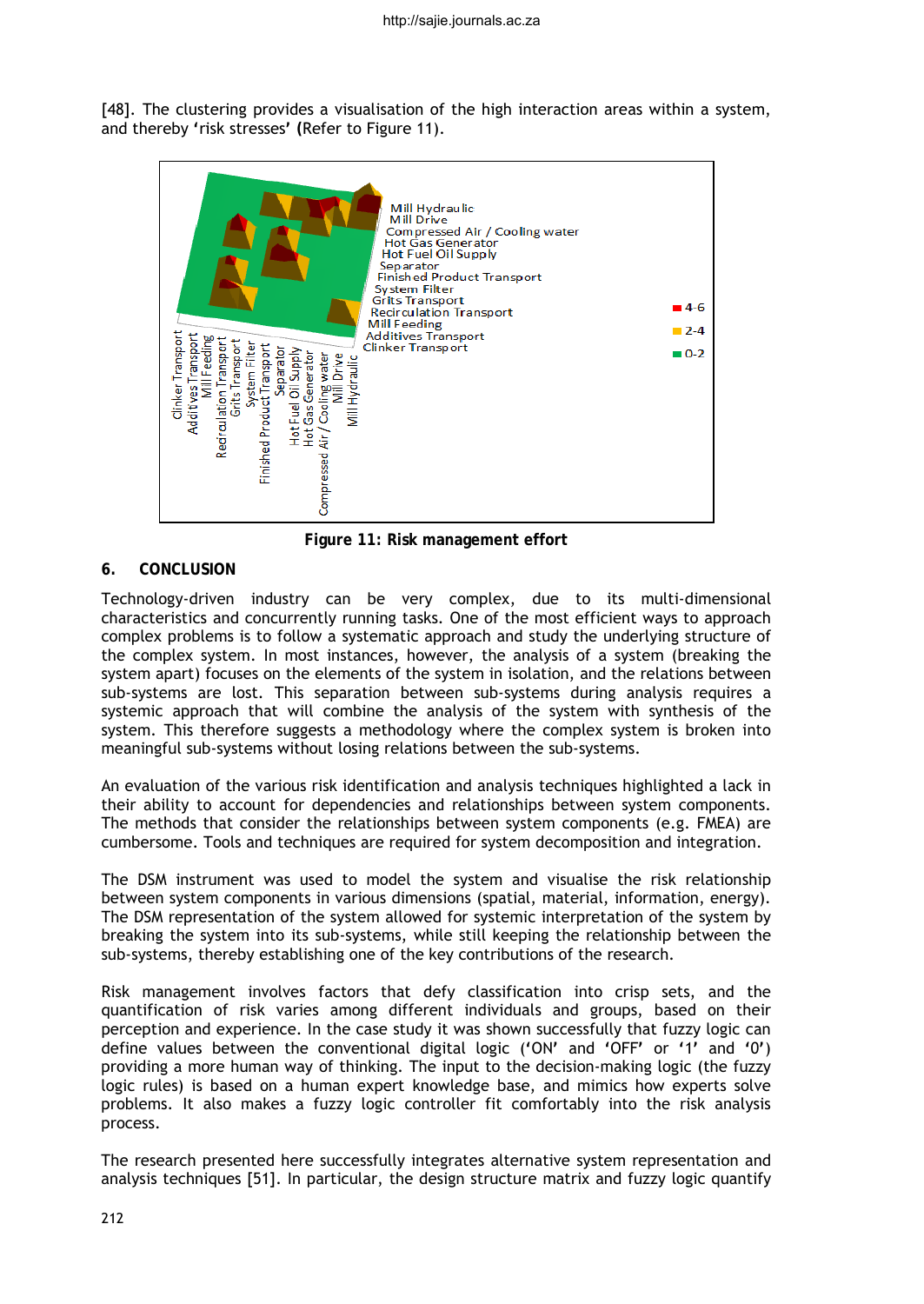the risk management effort necessary to deal with uncertain and imprecise interactions between system elements. As a further and final contribution, the matrix format of the clustered DSM provides a graphical overview of the system risk, highlighting high risk stress areas similar to the methodology used in finite element analysis (FEA).

The approach outlined in this paper provides a plausible approach to managing risk in a technology-driven industry. Further opportunity for refinement of the method is recommended through research. Particular areas of interest are the introduction of fuzzy logic controller feedback to incorporate risk treatment and monitoring, application to project risk management, and expanding the DSM to a Domain Mapping Matrix (DMM).

#### **REFERENCES**

- [1] **Bernstein, P.L.** 1998. *Against the Gods: The remarkable story of risk*, John Wiley & Sons.
- [2] **Berman, S.J. & Hagan, J.** 2006. How technology-driven business strategy can spur innovation and growth, *Strategy and Leadership*, Vol. 34 (2).
- [3] **Byrd, J & Brown, P.J. 2003.** *The innovation equation: Building creativity and risk taking in your organization*, Wiley.
- [4] **Bieri, S.** 2001. Disaster risk management and the systems approach. [Cited June 20, 2010.] http://www.drmonline.net/drmlibrary/systems.htm.
- [5] **Van Asselt, M.B.A.** 2000. *Perspectives on uncertainty and risk*, Kluwer.
- [6] **Harris, K.** 1995. Collected quotes from Albert Einstein. [Cited August 27, 2010.] http://rescomp.stanford.edu/~cheshire/EinsteinQuotes.html.
- [7] **Anders, G**. Who knew? Some of the predictions we made a decade ago were way off, *The Wall Street Journal*, 9. [Cited February 20, 2010.]
- [8] **Adams, J.** Risk Management: It's not rocket science... It's much more complicated. [Online]. [Cited February 8, 2010.] http://www.rmmag.com/MGTemplate.cfm?Section=MagArchive&NavMenuID=304 &template=/Magazine/DisplayMagazines.cfm&AID=3330&ShowArticle=1.
- [9] **Winzker, D.H.** 2005. *A holistic management model for the transformation of high technology engineering companies for sustained value creation and global competitiveness,* Johannesburg: University of Johannesburg.
- [10] **Berman, S.J. & Hagan, J.** 2006. How technology-driven business strategy can spur innovation and growth, *Strategy and Leadership*, Vol. 34 (2).
- [11] **Yassine, A.A.** 2004. An Introduction to modeling and analyzing complex product development processes using the design structure matrix (DSM) method. [Online] [Cited: 07 28, 2010.] http://users.ipfw.edu/reddpv01/DSMTutorial.pdf.
- [12] **Danilovic, M. & Sandkull, B.** 2005. The use of dependence structure matrix and domain mapping matrix in managing uncertainty in multiple project situations, *International Journal of Project Management*, Vol. 23, pp. 193-203.
- [13] **Cooper, D.R. & Schindler, P.S.** 2003. *Business research methods,* 8th ed., McGraw-Hill Irwin.
- [14] **Childers, S.R. & Long, J.E.** 2000. A concurrent methodology for the systems engineering design process. [Cited August 3, 2010.] 200611131842060.Long\_Childers\_1994.pdf.
- [15] **Conrow, E.H.** 2004. *Effective risk management, some keys to success,* 2nd ed., American Institute of Aeronautics and Astronautics.
- [16] **Gorrod, M.** 2004. *Risk management systems process, technology and trends,* Palgraven Macmillan.
- [17] **James, M.** 1995. *Risk management in civil, mechanical and structural engineering,* Proceedings of the conference organized by Health & Safety Executive in co-operation with the Institution of Civil Engineers, held in London on 22 February 1995.
- [18] **Tippins, S.C.** 2004. Risk management: Where is it and where does it belong?, *Risk Management*, Vol. 6 (3), pp. 9-11.
- [19] **Kusiak, A.** 1999. *Engineering design: Products, processes and systems,* Academic Press.
- [20] **Gillow, K.** 2005. *A finite element method tutorial,* Computational Biology Group: Finite Element Method Tutorial.
- [21] **Henderson, R.M. & Clark, K.B.** 1990. Architectural innovation : The reconfiguration of existing product technologies and the failure of established firms*, FORM Global*, Vol. 35, pp. 9-15.
- [22] **Pahl, G. & Beitz, W.** 1996. *Engineering design: A systematic approach (*edited by Ken Wallace and translated by Ken Wallace, Lucienne Blessing, and Frank Bauert), 2<sup>nd</sup> ed., Springer.
- [23] **Sage, A.P. & Rouse, W.B.** 1999. *Handbook of systems engineering and management,* John Wiley & Sons.
- [24] **Lindemann, P.** 2009. The design structure matrix (DSM) http://www.dsmweb.org/. [Cited October 15, 2011.]